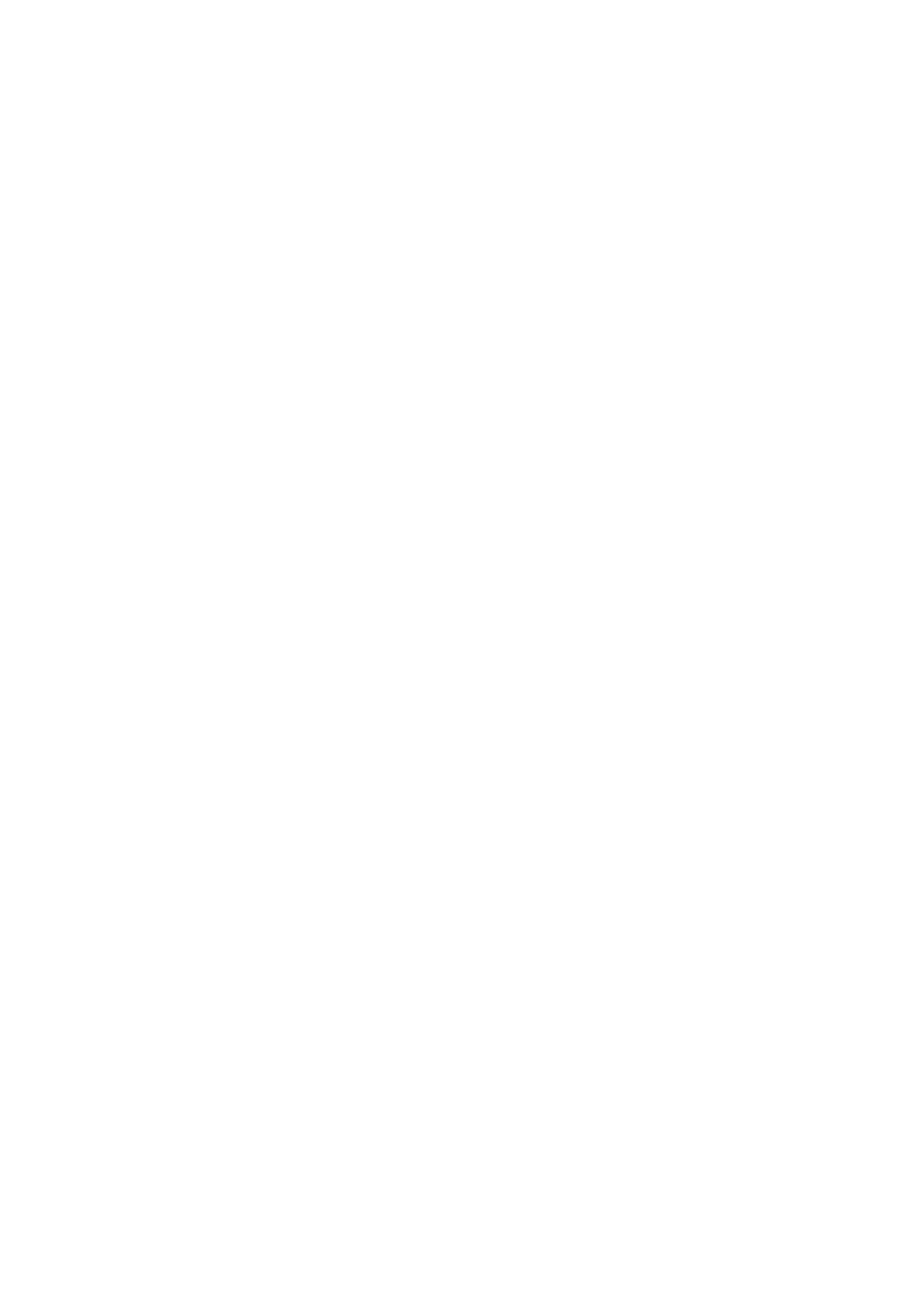

CPD + 10 and **Beyond: Progress Achievements and Challenges inthe** ives п

This brochure is a synopsis of the report which provides an assessment of the progress made during the past ten years by the Maldives in implementing the Programme of Action adopted at the International Conference on Population and Development (ICPD) in Cairo in 1994. The report highlights the key issues, gaps and challenges that lie ahead and provides directions for a future course of action. It is set in the context of the Millennium Development Goals (MDGs) adopted at the turn of the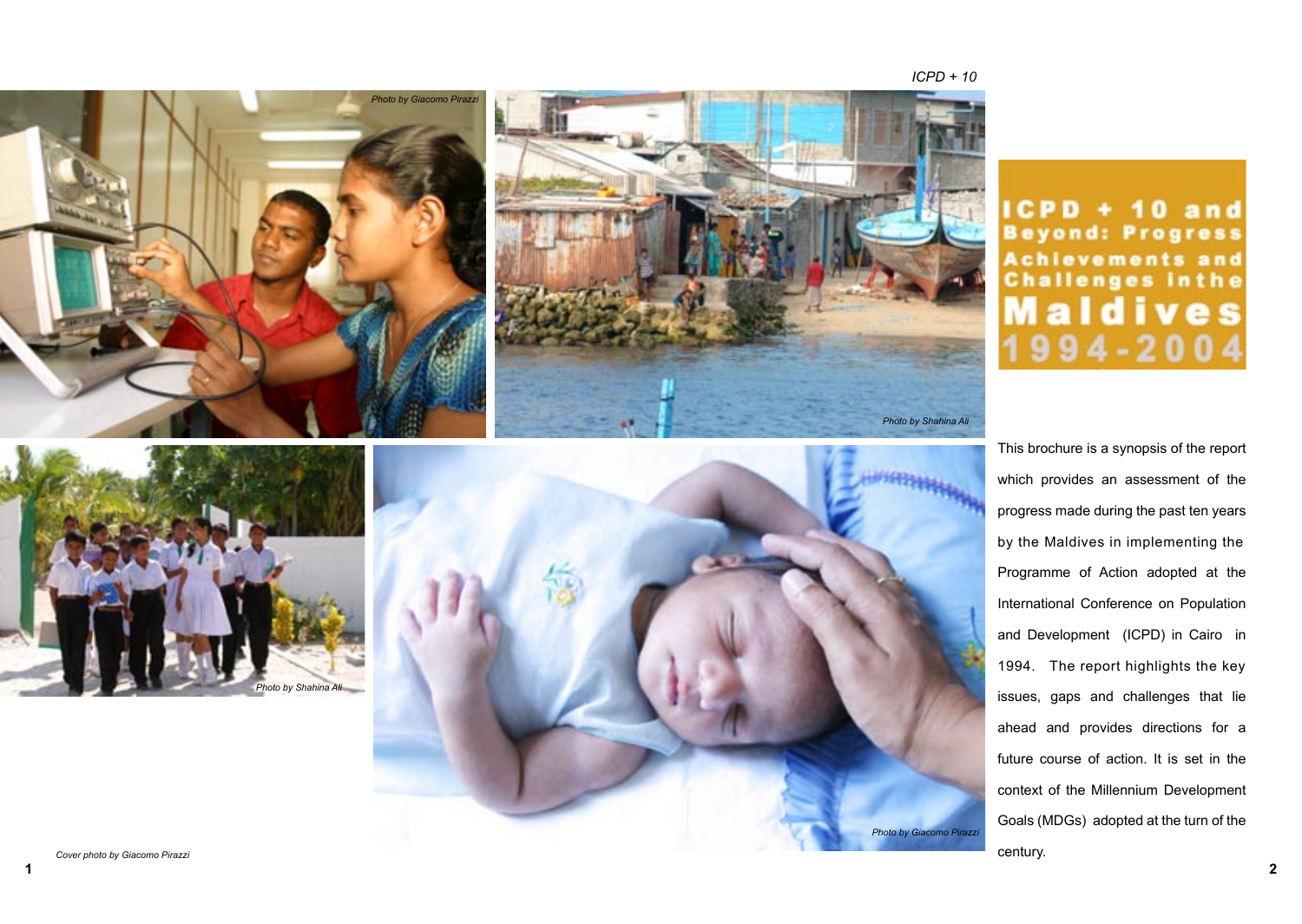*International Conference on Population and Development ICPD + 10*

## Population and Development

The Maldives has made significant gains during the past decade in strengthening the incorporation of population issues in policy development and planning. This is achieved through collection and analysis of data, building national capacity through training, and creating a better understanding of population and development issues amongs t planners . More recently the Maldives has developed a National Population Policy which is being used as a working document providing a framework for the development and implementation of programmes to achieve the MDG and ICPD goals. The Government of Maldives has set up mechanisms to implement the population programme and has thus far established an intersectoral Population Programme Coordination Committee, Atoll Population Committees and Island Population Committees at central, atoll and island levels respectively. A Population Section within the Ministry of Planning and National Development has also been established for the coordination of the population programme.

As a consequence of the demographic trends of the past two decades the age structure of the population is rapidly changing. For example, the proportion of population at younger ages (below 15) has begun to decline, while the number of adolescents (those aged 10-19 years of age) is currently at its peak. In the immediate future, therefore, there would be a steady increase in the number of persons entering the labour market and the reproductive ages. Also, in the not too distant future, ageing will emerge as an important concern when today's cohorts of young people reach older ages. With improvements in life expectancy they would also be living longer. Current trends imply that high cost of health care for the ageing population would have significant implications on the overall health care budget.

Future action to address the concerns within the area of population and development, especially emerging issues would include:

- Further strengthening of population and gender considerations in macro-economic policies and planning, and in investment decisions with a focus on human resources development planning, employment generation, regional development and population consolidation.
- Understanding of emerging health threats through monitoring and research.
- **Broadening the scope of the Atoll Development Committees and Island**  Development Committees to include population, gender and reproductive health issues.
- Adequately addressing the needs and concerns of the large adolescent and youth population in terms of employment, recreation, education and health care.
- $\blacksquare$  Initiating or supporting advocacy activities aimed at promulgation of policies and programmes for older persons in accordance with the ICPD Plan of Action and Madrid International Programme of Action on Ageing.



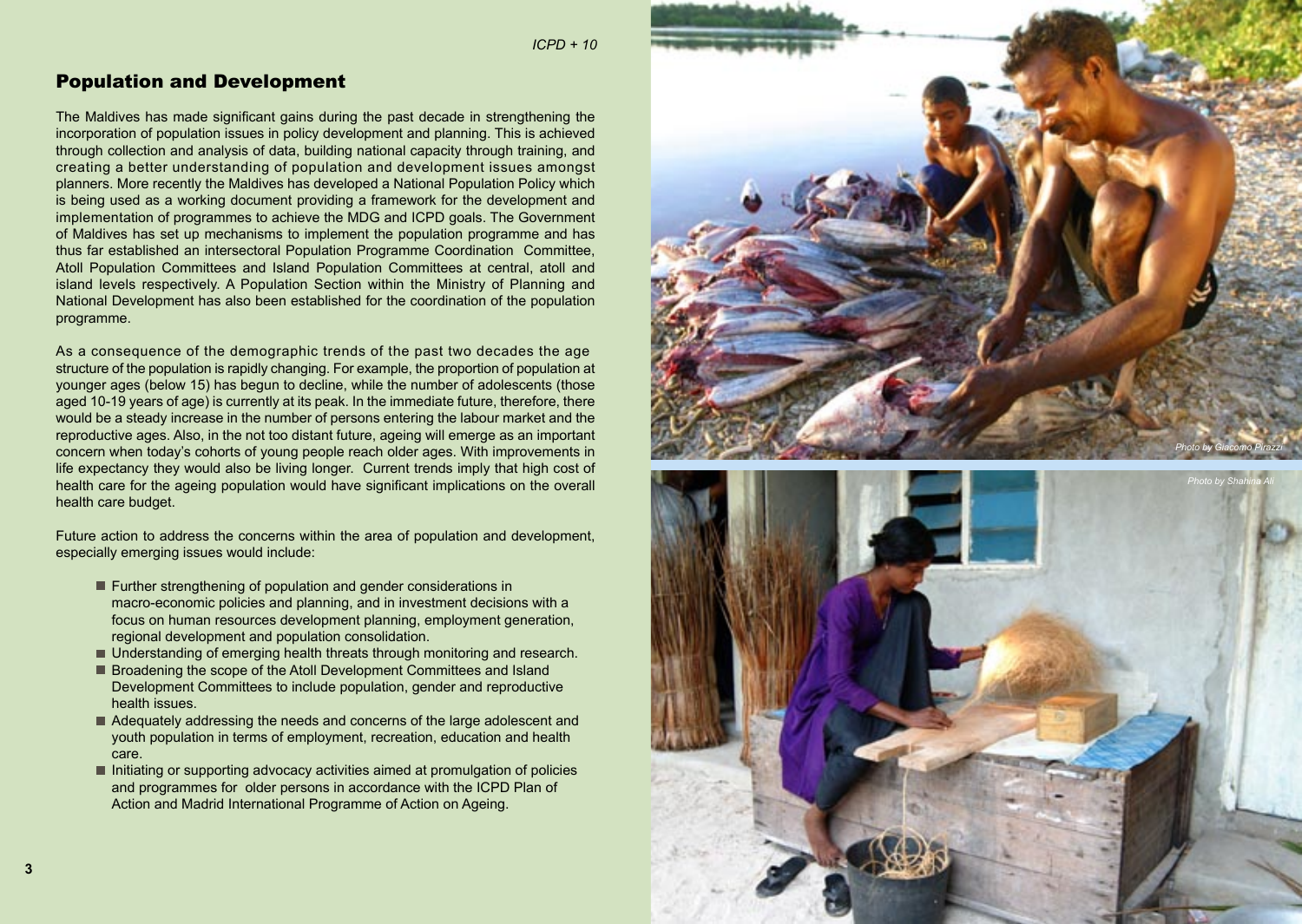

Key issues to be addressed include inter alia high levels of anaemia and malnutrition in particular among pregnant, lactating women and children; unmet needs of contraception; low use of male methods of contraception, contraceptive discontinuation; inadequate post natal care and knowledge of reproductive tract infection (RTI) and sexually transmitted infections (STI), in particular, the methods of prevention; inability of women to seek timely care for managing post abortion complications; limited availability of information and services for other elements of reproductive health (RH) care such as Voluntary Counselling and Testing (VCT) for RTI, STI and HIV/AIDS, infertility management, screening, diagnosis and treatment of reproductive organ cancers and RH needs of men; meeting the RH needs of adolescents and unmarried youth; need for life skills development amongst adolescent and youth.

## Reproductive Health

Access to basic health services is nearly universal in the Maldives. During the past decade, the Maldives has consolidated on the gains made during the previous decades and has made significant progress in improving access to maternal and child health (MCH) and family planning services. As a result, there have been significant reductions in infant mortality, maternal mortality and fertility. Ante-natal coverage and delivery care have improved significantly. Contraceptive prevalence has increased from 10 to 34 percent and the contraceptive choice available to clients has increased. Access to other components of reproductive health care remains limited. Judging from the progress achieved so far the Maldives can make considerable headway in meeting the MDG and ICPD goals if the following issues are addressed.

The broad set of priority actions would include:

- $\blacksquare$  Improving access to comprehensive reproductive health care and their utilization through the introduction of VCT for RTI, STI and HIV AIDS.
- Management of infertility and reproductive organ malignancies.
- **Further improving access to contraceptives and ensuring their availability at** service delivery points (SDP).
- Effective Behaviour Change Communication (BCC) to promote health seeking behaviour.
- $\blacksquare$  Improving the quality of reproductive health services by strengthening management, better monitoring and supervision, human resource development and establishing and increasing the utilization of guidelines and protocols.
- **Promoting male participation in reproductive health and child care through**  BCC strategies and creating awareness amongst men, addressing men's sexual and reproductive health needs.
- Addressing the needs of adolescents and youth through the provision of information and services, promoting responsible behaviour through strengthening life skills education for in schools and out of school youth and carrying out awareness campaigns through the media on issues of drug use, unsafe sex, gender based violence etc. and their implications.

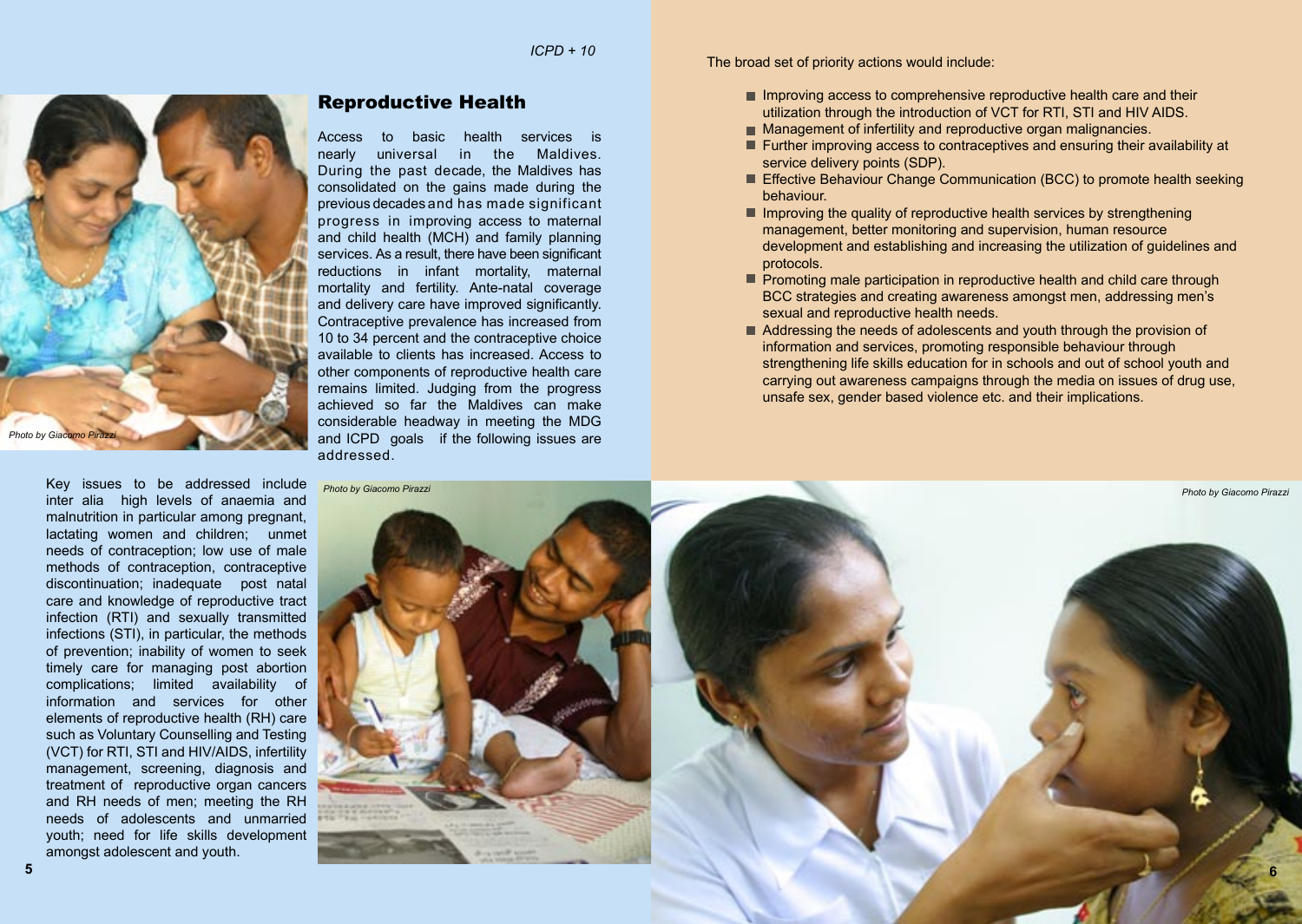## Gender equality, equity and the empowerment of women

The Maldives enjoys a relatively good situation in terms of gender equality, women's empowerment and rights.The country has taken a number of initiatives to further improve the situation but progress has been mixed. Progress is seen in the improvement of women's health status, their educational levels and reductions in maternal mortality. The Maldives has adopted a National Policy on Women and a Family Law that seeks to protect women's rights within marriage and the family.

Nevertheless women are not able to take part as equal partners in the development of the country. This is manifested in the lower participation of women in the labour force and in the low representation of women in public life and at senior decision making levels in the private and public sectors. While the constitution accords women equal rights, socio-cultural factors and development itself have resulted in their continued marginalization as they are not able to participate in the modern sectors of the economy at par with men. High rates of divorce prevalent in the Maldives and unequal rights and recourse to justice exacerbates the disadvantageous position of women who are heads of households, divorced and with young children etc. Gender-based violence is an issue that is emerging as a priority that needs to be addressed. The responsibility that men take in the health of their spouses and in child care is limited.



These issues must be addressed through:

- Effective policy advocacy for the promotion of equal rights and increased participation of women in economic, political and public life.
- Improving the understanding of the issues of gender equality and women's empowerment and gender-based violence through research and analysis.
- Legislative as well as multi-sectoral initiatives to address gender-based violence.
- **Promoting male responsibility through the development and implementation of** behaviour change communication strategies.

## Partnerships and resources

Non-Government Organizations (NGO) working on population and RH remain limited in the Maldives. The most active in the field of population and RH are the Society for Health Education (SHE) and the Foundation for the Advancement of Self Help in Attaining Needs (FASHAN). Private sector involvement in the provision of reproductive health information and services is also limited. It is therefore necessary to strengthen RH coordination mechanism at all levels to carryout RH advocacy and BCC activities. In view of the increasing need for resources from external sources, it is necessary to plan and allocate resources from the domestic budget progressively so as to ensure that needed resources are available to improve access and quality of RH services.

Future action to address these concerns would include:

- **Promoting partnerships with NGOs and private sector by involving them in**  policy development, and in addressing issues such as the provision of information and services to adolescents.
- As resource requirements for RH services are likely to increase in the coming decades ensure commodity security and programme sustainability by advocating for allocation of resources for the RH programme from the national budget in a phased manner.
- Increase efforts in raising additional multi-bi funds for population and reproductive health initiatives.